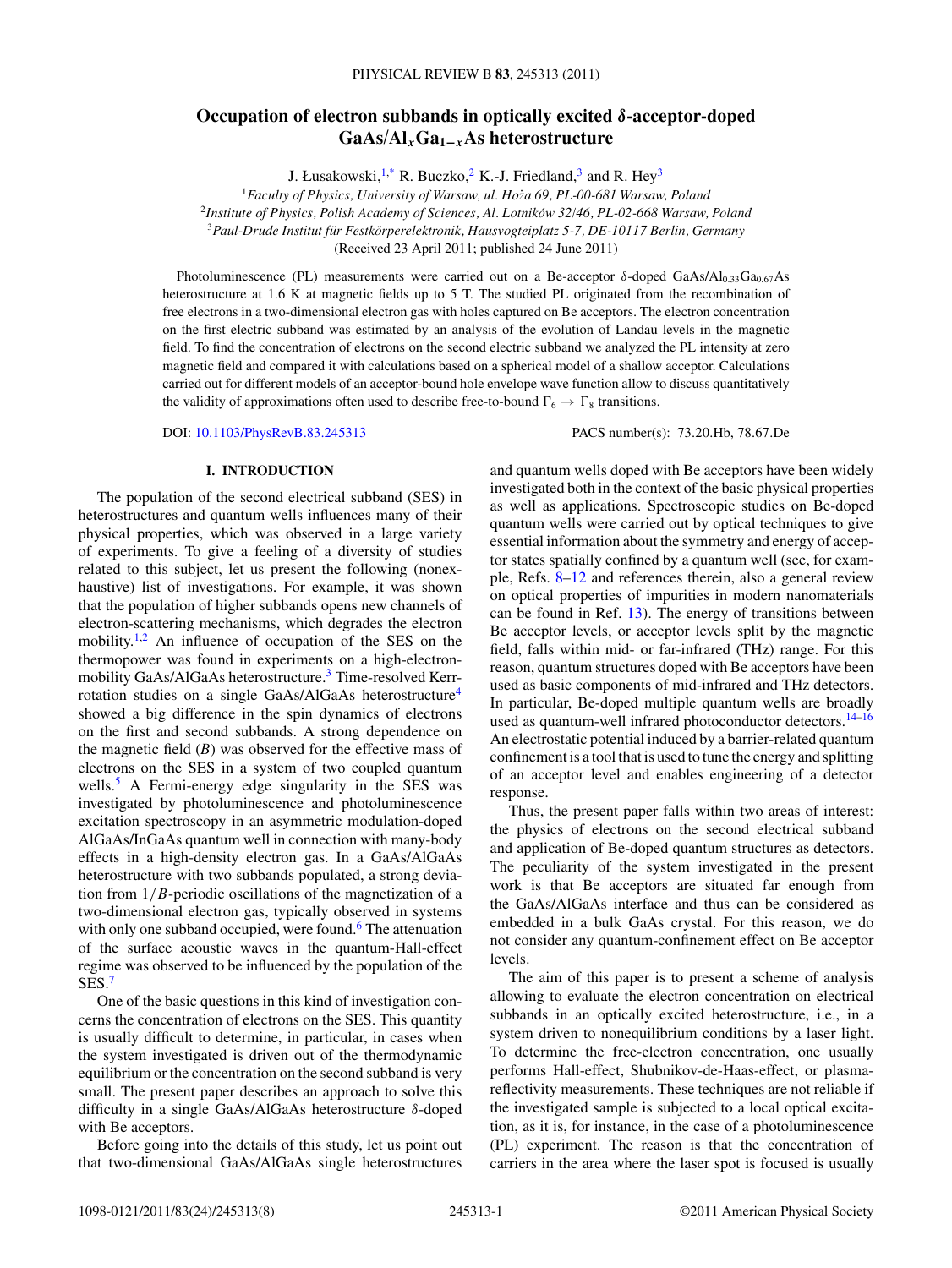quite different from that in the nonilluminated part of the sample, while the methods mentioned above give only an average value of the concentration. On the other hand, this is the concentration in the optically excited area that is required to analyze the experimental data. Thus, it is of great interest to determine the electron concentration directly from the optical experiment data. One of methods was proposed by Babiński *et al.*, [17](#page-7-0) who correlated Shubnikov-de-Haas-like oscillations of a free-to-bound luminescence intensity from a GaInAs quantum well to the electron concentration on the first electrical subband. Another approach was proposed by Kukushkin and Timofeev<sup>18</sup> and Hartmann *et al.*<sup>[19](#page-7-0)</sup> in the case of a free-to-bound transition in a single heterostructure doped with shallow acceptors.

In the present paper, we develop ideas presented in Refs. [18](#page-7-0) and [19](#page-7-0) by considering PL experiments carried out on a single GaAs/AlGaAs heterostructure with a *δ* layer of Be acceptors introduced at 30 nm from the GaAs/AlGaAs interface into the GaAs channel. A two-dimensional gas of free electrons (2DEG), which resides at the interface, appears due to doping of the AlGaAs barrier with shallow donors. At liquid-helium temperatures, which are of interest here, and in the dark, only the first electric state of the heterostructure quantum well is occupied. However, an optical excitation with a laser beam during a PL experiment leads to a nonequilibrium population of the second electric subband, which is evidenced in PL spectra.

Although a PL originating from the recombination of electrons on the *second* subband with holes in the *δ* layer was always clearly observed, the Landau quantization of the SES was not reported. $18-20$  The electron concentration on the SES was determined in Ref. [19](#page-7-0) only at strong magnetic fields, corresponding to *ν <* 1. Let us note, however, that a possible drawback of such an approach comes from a strong localization of electrons induced by the magnetic field that can essentially reduce the free-electron concentration. In the present paper, we apply the idea of Ref. [19](#page-7-0) to determine the electron concentration on the SES  $(n_2)$  by considering the ratio of PL intensity originating from the first and the second subbands  $(I_1 \text{ and } I_2)$ , respectively). There are, however, important differences between the present approach and that of Ref. [19.](#page-7-0) First, the ratio analyzed,  $I_2/I_1$ , is determined at zero magnetic field  $(B = 0)$ , and not at high *B*. Second, we use an essentially more realistic model to describe the electron and hole wave functions. We took explicitly into account the  $L = 2$ part of the hole envelope part as well as the nonzero *k* vector of free electrons that were neglected in previous studies.<sup>18,19</sup> We show that at a weak optical excitation of the heterostructure investigated, the electron concentration on the second subband,  $n_2 \approx (4 \pm 1) \times 10^9$  cm<sup>-2</sup>, is really too small to allow observation of the Landau quantization. Considering a more advanced model of the acceptor envelope wave function we were able to show conditions when approximations resulting from a simpler approach based on a Bohr model of a shallow acceptor are justified.

The paper is organized as follows. The sample investigated, the experimental techniques, and the results are presented in Sec. II. Section [III](#page-3-0) describes a theoretical model of the electric-dipole optical transitions in-



FIG. 1. A structure of the sample investigated (not to scale). A Be *δ* layer is marked by a dotted line. A semitransparent gate (top left) and an ohmic contact (top right) are shown with hatched rectangles. A GaAs cap on the top of AlGaAs barrier is indicated with a thick line.

cluding a 2DEG electron and an acceptor bound hole. The results are discussed in Sec. [IV](#page-4-0) and concluded in Sec. [V.](#page-6-0)

### **II. EXPERIMENT AND RESULTS**

The sample under investigation was a high-quality GaAs/Al<sub>0.33</sub>Ga<sub>0.67</sub>As heterostructure grown on a semiinsulating GaAs substrate (see Fig. 1). The GaAs channel of about 1 *μ*m above 50 periods of a 5-nm*/*5-nm GaAs/AlAs superlattice contains unintentional acceptors at a concentration less than 1014 cm−3. The AlGaAs barrier comprises an undoped 45-nm-thick AlGaAs spacer and a uniformly Sidoped 35-nm-thick AlGaAs layer; the doping level amounts to 1018 cm−3. A *δ* layer of Be atoms with a concentration of 109 cm−<sup>2</sup> was introduced into the GaAs channel at the distance  $z_0 = 30$  nm away from the GaAs/AlGaAs interface. Based on the growth conditions, the width of the *δ* layer is estimated to be one atomic layer. The barrier of the structure was covered with a 15-nm-thick GaAs cap layer.

The measurements were carried out in an optical helium cryostat supplied with a split coil; the magnetic field was perpendicular to the 2DEG layer. All measurements were carried out at  $1.60 \pm 0.03$  K. The luminescence was excited by a He-Ne laser. If not stated differently, all data presented in this paper were obtained in one experimental run at the same excitation power of about 10 mW*/*cm2. The luminescence was analyzed with a spectrometer supplied with a charge-coupleddevice (CCD) camera. A semitransparent Au gate electrode and an ohmic contact were fabricated on the sample surface and the concentration of the 2DEG was tuned by polarizing the gate with a voltage source.

A scheme of the heterostructure energy band structure in the vicinity of the GaAs/AlGaAs interface is shown in Fig. [2,](#page-2-0) which gives also an idea about optical transitions expected in the investigated heterostructure. To preserve a clarity of the figure we do not indicate all possible transitions, like donor- or acceptor-bound excitons or optical transitions in the AlGaAs barrier.

An overall shape of the PL spectrum in a broader range of energy is shown in the inset to Fig. [3.](#page-2-0) There are two clearly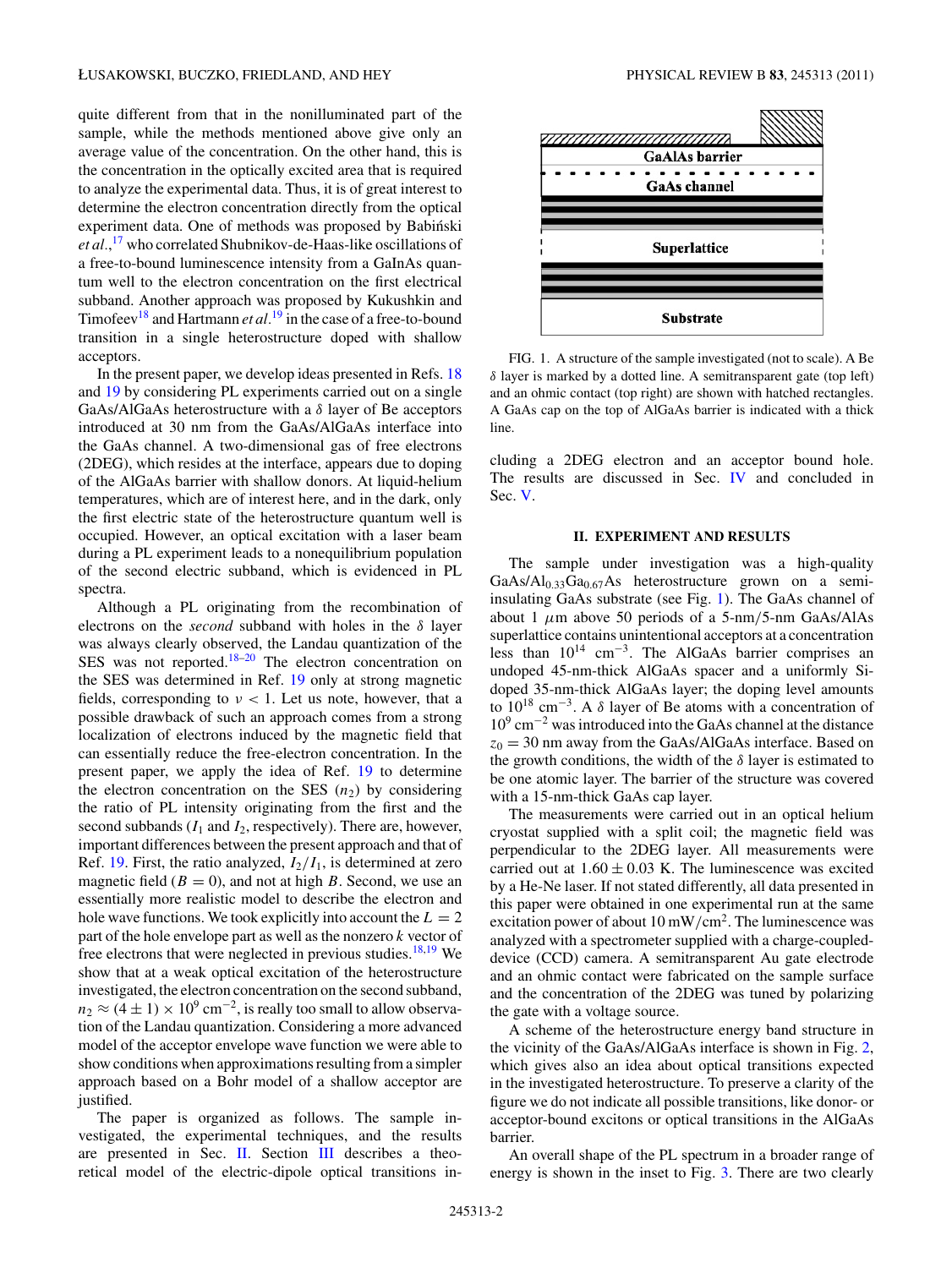<span id="page-2-0"></span>

FIG. 2. A scheme of the band structure of the GaAs/AlGaAs heterostructure. Dark (grey) dots mimic electrons (holes). A Be *δ* layer is marked with a short vertical arrow. Some of the possible optical transitions are indicated: free-exciton recombination (E), donor-acceptor recombination (D-A), and 2DEG electron-hole localized on a Be acceptor in the *δ* layer (F-B; free-to-bound).

separated parts of the spectrum: a lower-energy part around 1.49 eV, which is related to 2DEG Be-acceptor–bound-hole recombination (F-B transition in Fig. 2 ), and a higher-energy one around 1.50–1.51 eV, which is related to band-to-band transitions involving free (the arrow E in Fig. 2) and bound excitons. Since the high-energy part of the spectrum was of no interest in the present investigation, we did not carry out either its detailed analysis or identification of constituent lines. In the present paper, we concentrate only on transitions between electrons in the 2DEG and holes bound to acceptors in the *δ* layer.

A luminescence originating from recombination of free electrons with an acceptor bound hole in the *δ* layer can be masked with a broad structure of donor-acceptor transitions. We avoided this problem by keeping the power of the laser excitation on a very low level of a few mW*/*cm2. Examples of the corresponding data are shown in Fig. 3; at such low excitation powers, no additional features appear in spectra when the power is changed. What is only observed is a shift



FIG. 3. PL spectrum of 2DEG Be-acceptor–bound-hole transitions for the excitation power of 5 (open squares) and 10 mW*/*cm2 (solid line). The spectra are normalized to their maximum. Inset: PL spectrum involving band-to-band transitions (at about 1.50–1.51 eV) and recombination between 2D electrons and holes bound in the Be *δ* layer (at about 1.49 eV).

of the line and its shrinkage with increasing excitation power, which reflects changes in 2DEG concentration, and agrees with previous studies.[18](#page-7-0) Another experimental proof of a negligible role of donor-acceptor transitions is that spectra at the magnetic field, showing a few well-resolved Landau levels, could always be simulated with a sum of Lorenzians only, with their number corresponding to the number of peaks in the spectrum, without any additional background level.

Following Ref. [18,](#page-7-0) to determine the electron concentration on the first electric subband  $n_1$  we considered a PL originated from a radiative recombination of 2DEG with optically excited holes captured in the *δ* layer and we analyzed the influence of the magnetic field on PL spectra. In the magnetic field, the density of states of the 2DEG is quantized into Landau levels and a PL spectrum is composed of a number of peaks, numbered with  $N = 0, 1, \ldots$ , see Fig. 4. A peak with a given *N* corresponds to the recombination of electrons on the *N*th Landau level with holes captured on acceptors. Since the degeneracy of Landau levels grows with *B*, the number of peaks in PL spectra decreases with increasing *B*. Tracing the evolution of the spectra with the magnetic field, one can determine the values of *B* at which luminescence from Landau levels with a given *N* disappears. This defines the magnetic field corresponding to the filling factor,  $\nu = 2(N + 1)$ , and thus allows to estimate the concentration of the 2DEG. Typically, one concentrates on the magnetic field  $B_{\nu=2}$  (or  $B_{\nu=4}$ ) since this can be determined with a high precision. Knowing the degeneracy of Landau levels and the value of  $B_{\nu=2}$  one can determine  $n_1 = 2B_{\nu=2}/(h/2e)$ , where *h* is the Planck constant and *e* is the electron charge. Experiments show that  $B_{\nu=2}$  can be determined with a precision of 0.1 T, which limits the method to electric subbands with an electron concentration higher than about  $10^{10}$  cm<sup>-2</sup> (at which  $\Delta n_1 \sim n_1$ ).

An evolution of PL spectra with the magnetic field, like that shown in Fig. 4, was used to determine the electron



FIG. 4. Evolution of PL spectra as a function of *B* from 0 to 4 T every 0.4 T for  $n_1 = 2.6 \times 10^{11}$  cm<sup>-2</sup>. Dashed lines are guides for the eye and indicate PL peaks originating from the second electric subband (SES) and  $N = 0, 1, 2$  Landau levels of the first electric subband. A spectrum for  $B = 0.8$  T shows also peaks corresponding to  $N = 3, 4, 5$ , and 6, for  $B = 1.2$  T peaks corresponding to  $N = 3$ and 4, and for  $B = 1.6$  T, a peak corresponding to  $N = 3$ .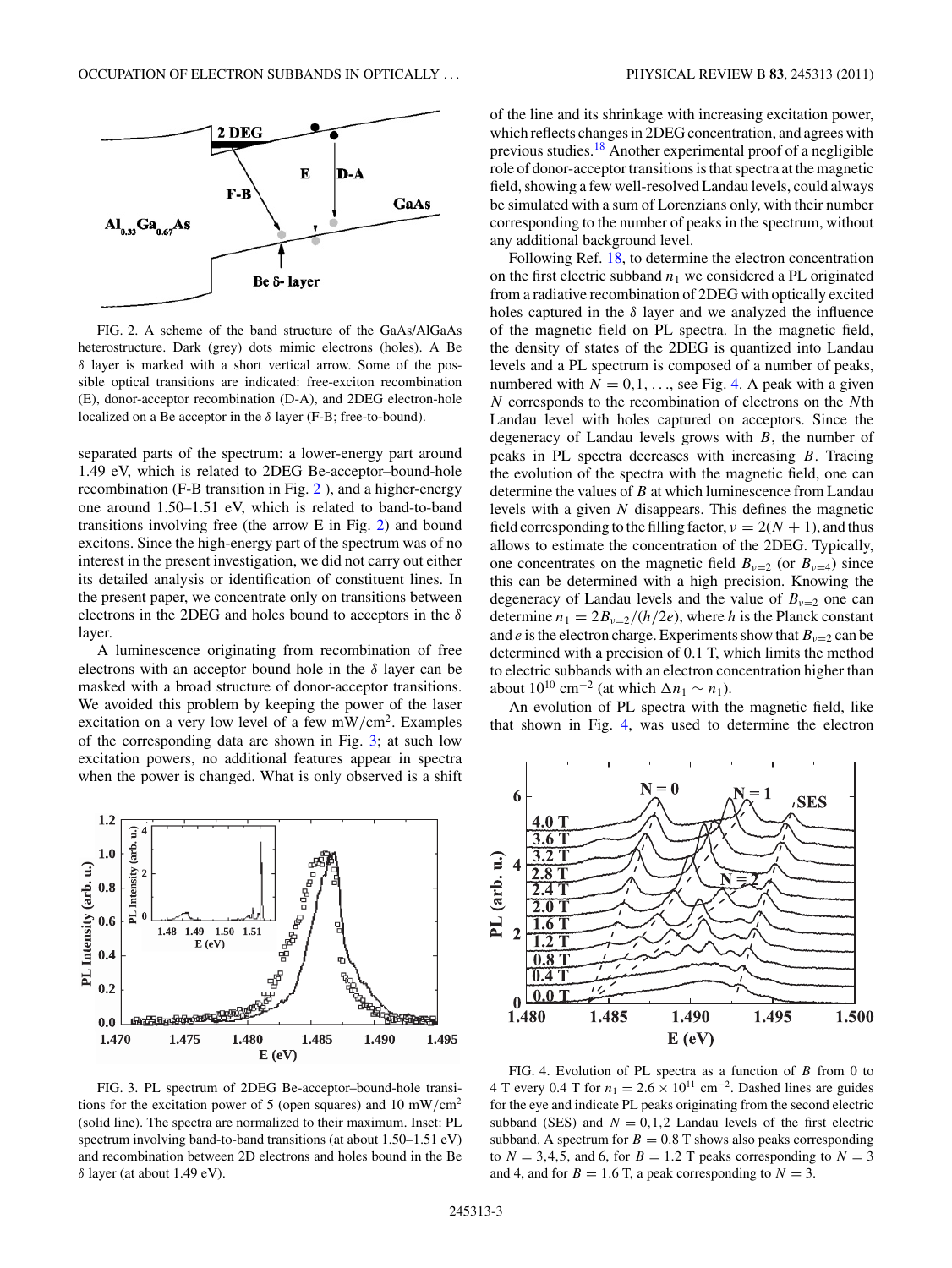<span id="page-3-0"></span>

FIG. 5. Position of the PL peak from the second electrical subband (open squares) and PL peaks from Landau levels of the first subband (full squares) as a function of the magnetic field *B* at  $n_1 = 2.2 \times 10^{11}$  cm<sup>-2</sup>. Solid lines: linear fit to experimental data. Inset: experimentally determined  $E_2 - E_1$  as a function of experimentally determined  $n_1$ .

concentration  $n_1$  for all gate polarizations applied, and also to determine the energy of the bottom of the first and second electric subbands  $(E_1$  and  $E_2$ , respectively). An example of this procedure in the case of  $n_1 = 2.2 \times 10^{11}$  cm<sup>-2</sup> is shown in Fig. 5. The energies  $E_1$  and  $E_2$  are determined by intersection of linear fits (solid lines in Fig. 5) with the energy axis. Also, one can notice that in this case  $B_{\nu=4} \approx 2.4$  T. Since PL spectra were measured each 0.2 T, the precision of estimation of  $n_1$  is equal to about  $2 \times 10^{10}$  cm<sup>-2</sup>.

Figure 6 shows an evolution of the luminescence spectrum at  $B = 0$  as a function of  $n_1$ . The spectra are normalized to the maximum of the signal. An increase of the relative intensity of the luminescence from the second subband is evident.



FIG. 6. Evolution of the shape of the PL spectrum at  $B = 0$  as a function of  $n_1$  equal to (in units of  $10^{11}$  cm<sup>-2</sup>) 1.0 (thick solid line), 1.3 (diamonds), 1.6 (triangles), 2.2 (thin solid line), and 2.8 (open squares). The sharp structure centered at about 1.493 eV is the PL from the second subband.



FIG. 7. Deconvolution of a luminescence spectrum at  $B = 0$ and  $n_1 = 2.2 \times 10^{11}$  cm<sup>-2</sup> into Lorenzians. Identification of spectral features is the same as in the Fig. 6. Inset: Experimentally determined  $I_2/I_1$  as a function of  $n_1$  (points), where  $I_2$  and  $I_1$  were calculated as the area of the corresponding structures in spectra, like that shown in the figure main body. Dashed line is guide to the eye.

The width of the spectra increases as  $n_1$  grows, reflecting an increasing concentration of the 2DEG.

Each spectrum measured at  $B = 0$  was deconvoluted to determine signals originating from the first and the second subband. An example is shown in Fig. 7 for  $n_1 = 2.2 \times$ 1011 cm−2. The spectra were deconvoluted into Lorenzians. The number of peaks was adapted for each spectrum separately to reproduce precisely its shape. The signal originating from the second subband was always described by a single peak (thick solid line in Fig. 7). With the shape of a spectrum well reproduced, the area of the peak corresponding to the second subband is essentially independent of the number of peaks used to describe the PL from the first subband. This results from the fact that the PL from the second subband is a clearly defined and strong feature in the spectra.

### **III. THE MODEL**

The first task here is to calculate matrix elements of optical transitions to determine the  $I_2/I_1$  ratio observed in the experiment. A detailed description of calculations is given below to underline the essential difference of the present approach and the simplified picture adopted previously, $^{18,19}$  which neglected both the  $L = 2$  part of the acceptor envelope wave function and the in-plane electron wave vector. Application of this model in the case of a nonzero magnetic field and the first subband, was described in Ref. [20.](#page-7-0) Here, the calculations are carried out for zero magnetic field and both the first and second electric subbands.

Let us denote the electron envelope wave function in the *n*th subband as  $c_n(z) \exp(i\mathbf{k}\rho)$ , where  $n = 1$  and 2. Functions  $c_n(z)$  result from self-consistent calculations of the electrostatic potential (a temperature of 1.6 K was assumed in these calculations). The *z* axis is perpendicular to the 2DEG plane;  $z = 0$  corresponds to the position of the GaAs/AlGaAs interface. Vectors **k** and  $\rho$  are, respectively, the electron wave vector and position in the *xy* plane where the 2DEG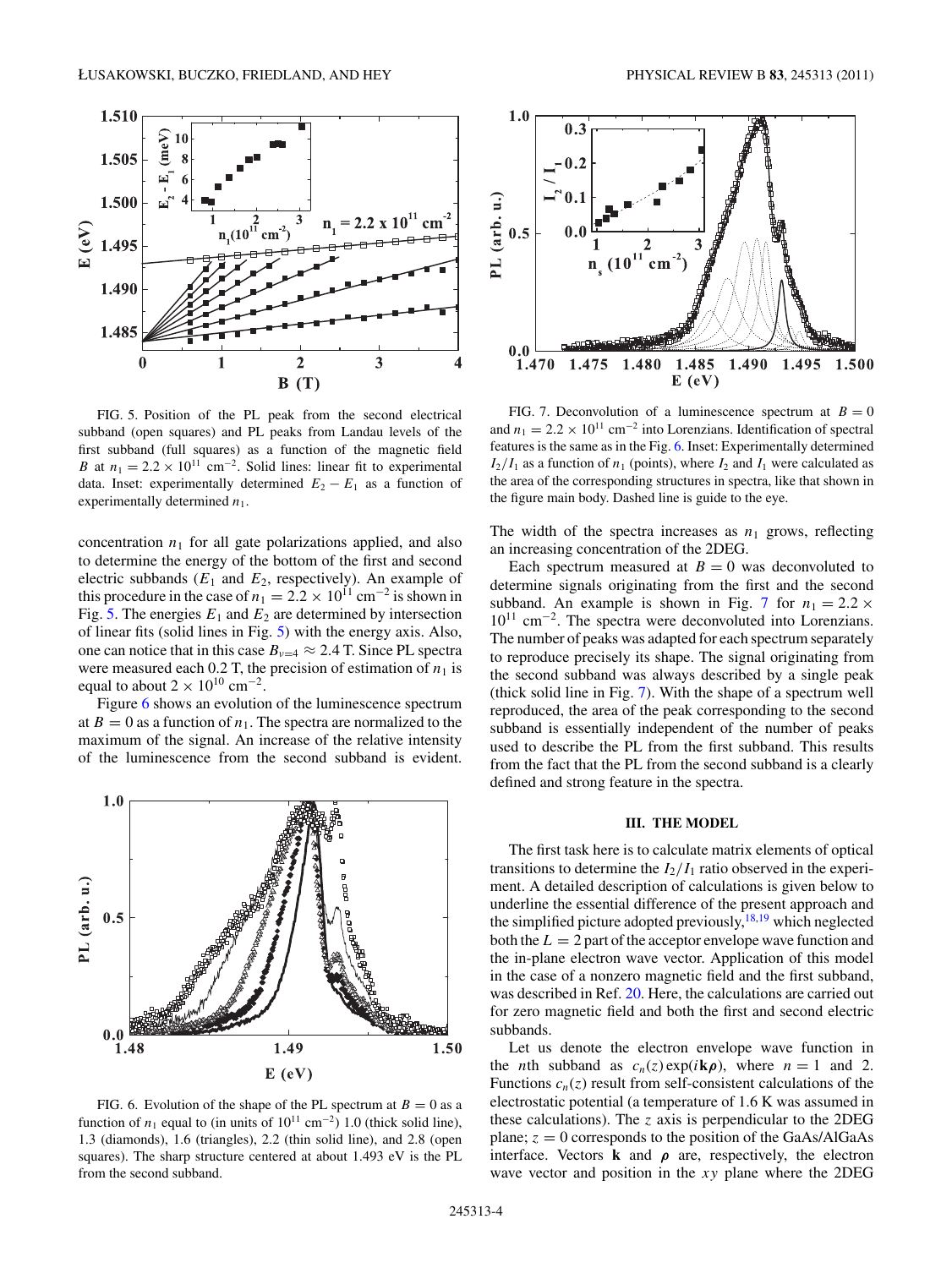<span id="page-4-0"></span>resides. The periodic part of the electron wave function,  $u_{j=\frac{1}{2},j_z} = |R_0, \frac{1}{2}, j = \frac{1}{2}, j_z\rangle$ , corresponds to the total angular momentum equal to  $j = \frac{1}{2}$ , and it is composed of *s*-like functions (denoted as  $R_0$ ) and  $\frac{1}{2}$  spinors. Thus, the electron functions are  $\langle \mathbf{r} | n, \mathbf{k}, j_z \rangle = c_n(z) \exp(i \mathbf{k} \rho) \langle \mathbf{r} | R_0, \frac{1}{2}, \frac{1}{2}, j_z \rangle$ .

Since a spatial extension of a Be-acceptor wave function is much smaller than the distance of the acceptor *δ* layer to the GaAs/AlGaAs interface, we can consider an acceptor as embedded in a bulk GaAs. Then, the hole wave function is described within the spherical model of the acceptor $^{25}$  as

$$
\langle \mathbf{r} | \frac{3}{2}, F_z \rangle = f_0(r) \langle \mathbf{r} | L = 0, J = \frac{3}{2}, F = \frac{3}{2}, F_z \rangle + f_2(r) \langle \mathbf{r} | L = 2, J = \frac{3}{2}, F = \frac{3}{2}, F_z \rangle,
$$

where  $f_0(r)$  and  $f_2(r)$  are radial functions, which are expressed as a sum of exponents, and are numerically calculated.<sup>25</sup> The functions  $|L, J = \frac{3}{2}, F = \frac{3}{2}, F_z\rangle$  are superpositions of spherical harmonics  $Y_{LM}$  ( $|M| \le L$ ) and *p*-type periodic functions  $u_{J=\frac{3}{2}, J_z} = |R_1, \frac{1}{2}, J = \frac{3}{2}, J_z\rangle$ . The latter functions are, in turn, built with  $sp^3$  orbitals  $R_1$  and the spin  $\frac{1}{2}$ . We choose the basis:

$$
u_{J=\frac{3}{2},\frac{3}{2}} = -\frac{1}{\sqrt{2}}(X + iY)\alpha,
$$
  
\n
$$
u_{J=\frac{3}{2},\frac{1}{2}} = -\frac{1}{\sqrt{6}}[(X + iY)\beta - 2Z\alpha],
$$
  
\n
$$
u_{J=\frac{3}{2},-\frac{1}{2}} = \frac{1}{\sqrt{6}}[(X - iY)\alpha + 2Z\beta],
$$
  
\n
$$
u_{J=\frac{3}{2},-\frac{3}{2}} = \frac{1}{\sqrt{2}}(X - iY)\beta,
$$

where *X*, *Y*, and *Z* are functions transforming as *x*, *y*, and *z* under operations of the  $T_d$  symmetry group, respectively.

At  $B = 0$ , the luminescence can be considered as composed of an equal number of photons of both circular polarizations. For this reason, we calculate matrix elements of optical transitions corresponding to the operator  $\hat{p}_{1,\pm 1} = \pm (\hat{p}_x \pm i \hat{p}_y)$ , where  $\hat{p}_x$  and  $\hat{p}_y$  are components of the momentum operator. The interband matrix element of the operator  $\hat{p}_{1,\pm 1}$  in the  $\Gamma$ point is

$$
\left\langle R_0, \frac{1}{2}, \frac{1}{2}, j_z \middle| \hat{p}_{1, \pm 1} \middle| R_1, \frac{1}{2}, \frac{3}{2}, J_z \right\rangle
$$
  
=  $-\sqrt{\frac{3}{2}} C_{\frac{3}{2}, J_z, 1, \pm 1}^{\frac{1}{2}, j_z} \left\{ \frac{1}{2} \frac{1}{2} \frac{3}{2} \right\} \langle R_0 \| \hat{p}_1 \| R_1 \rangle = C_{\frac{3}{2}, J_z, 1, \pm 1}^{\frac{1}{2}, j_z} p,$   
(1)

where *C* is the Clebsch-Gordan coefficient and *p* is a constant. Let us consider the following matrix elements:

$$
\langle n, \mathbf{k}, j_z | \hat{p}_{1, \pm 1} | \frac{3}{2}, F_z \rangle = \sum_{L=0,2} \langle n, \mathbf{k}, j_z | \hat{p}_{1, \pm 1} f_L | L, \frac{3}{2}, \frac{3}{2}, F_z \rangle
$$
  

$$
= \sum_{L=0,2} \sum_{M=-L}^{L} C_{L, M, \frac{3}{2}, J_z = F_z - M}^{\frac{3}{2}, F_z}
$$
  

$$
\times \langle R_0, \frac{1}{2}, \frac{1}{2}, j_z | \hat{p}_{1, \pm 1} | R_1, \frac{1}{2}, \frac{3}{2}, J_z
$$
  

$$
= F_z - M \rangle \int c_n^*(z_0 + z) \exp(-i\mathbf{k}\rho)
$$

$$
\times f_L(r) Y_{LM}(\vartheta, \varphi) d^3 r
$$
  
= 
$$
\sum_{L=0,2}^{L} \sum_{M=-L}^{2} C_{L,M,\frac{3}{2},F_z-M}^{2, F_z} C_{\frac{3}{2},F_z-M,1,\pm 1}^{\frac{1}{2},j_z} p
$$
  

$$
\times \int c_n^*(z_0 + z) \exp(-i\mathbf{k}\rho)
$$
  

$$
\times f_L(r) Y_{LM}(\vartheta, \varphi) d^3 r.
$$
 (2)

The integrals are calculated in a coordinate system centered on the acceptor at the distance  $z_0 = 30$  nm from the interface, which explains the new *z* argument of  $c^*(z_0 + z)$  in the integrand.

Due to the cylindrical symmetry of our problem, calculations of matrix elements are easier to carry out with electron envelope functions of the cylindrical symmetry. Let  $\phi$  be the angle determined by the direction of the **k** vector in the *xy* plane. It is convenient to use the following superpositions of states  $|n, \mathbf{k}, j_z\rangle$ :  $|n, k, m, j_z\rangle = \frac{1}{\sqrt{2}}$  $\frac{1}{2\pi} \int e^{im\phi} |n, \mathbf{k}, j_z \rangle d\phi$ . It shows a cylindrical symmetry with  $m\bar{h}$  and  $j_z\bar{h}$  being the angular momentum projections on the *z* axis of envelope and Bloch parts of wave function, respectively. The total angular-momentum projection is equal to  $(m + j_z)\hbar$ .

Finally, the matrix elements of  $\langle n, k, m, j_z | \hat{p}_{1,\pm 1} |^{\frac{3}{2}}, F_z \rangle$ can be calculated using Eq. (2) and the integral value  $\frac{1}{\sqrt{2}}$  $\frac{1}{2\pi} \int e^{-im\phi} e^{-ik\rho \cos(\phi - \varphi)} d\phi = \sqrt{2\pi} e^{-im\varphi} J_m(k\rho)$ , where  $\varphi$ defines the direction of the vector  $\rho$ . Using the identity  $Y_{LM}(\vartheta, \varphi) = \varepsilon \sqrt{\frac{(2L+1)(L-|M|)!}{4\pi (L+|M|)!}} P_L^M(\cos \vartheta) e^{iM\varphi} \quad [\varepsilon = (-1)^M \text{ for }$  $M > 0$  and  $\varepsilon = 1$  for  $M \le 0$ ] we get

$$
\langle n, k, m, j_z | \hat{p}_{1, \pm 1} | \frac{3}{2}, F_z \rangle = p \sum_{L=0,2} C_{L, m, \frac{3}{2}, F_z - m}^{\frac{1}{2}, f_z} C_{\frac{3}{2}, F_z - m, 1, \pm 1}^{\frac{1}{2}, f_z} \times \sqrt{\frac{(2L+1)(L-|m|)!}{4\pi(L+|m|)!}} (2\pi)^{\frac{3}{2}}
$$

$$
\times \int_{-\infty}^{\infty} c_n^*(z_0 + r \cos \vartheta) P_L^m(\cos \vartheta) J_m
$$

$$
\times (kr \sin \vartheta) f_L(r) dr d \cos \vartheta.
$$
 (3)

#### **IV. RESULTS AND DISCUSSION**

Based on the above considerations one can analyze quantitatively the transitions considered. Let us first turn the attention to the selection rules. Nonzero matrix elements are for  $m = F_z \pm 1 - j_z$ , provided  $|m| \le 2$ . The allowed transitions are shown in Fig.  $8(b)$  and are compared to the case when the acceptor envelope function is described with the  $L = 0$  part only in Fig.  $8(a)$ . In Fig. [8,](#page-5-0) the hole states are described by  $F_z$  (which is equal to  $J_z$  in the case  $L = 0$ ), and the electron states by  $j_z$ . For readers' convenience, in the case of  $L = 0.2$ we indicated also the  $J<sub>z</sub>$  components of each hole state with a given  $F_z$ . We stress that the selection rules shown in Fig. [8](#page-5-0) are given for the  $B = 0$  case and splitting of levels is introduced *only* to show levels of different quantum numbers.<sup>21</sup>

We assume that the electron concentration on the first and second subbands is equal to  $n_1$  and  $n_2$ , respectively. The value of  $n_1$  was experimentally determined with the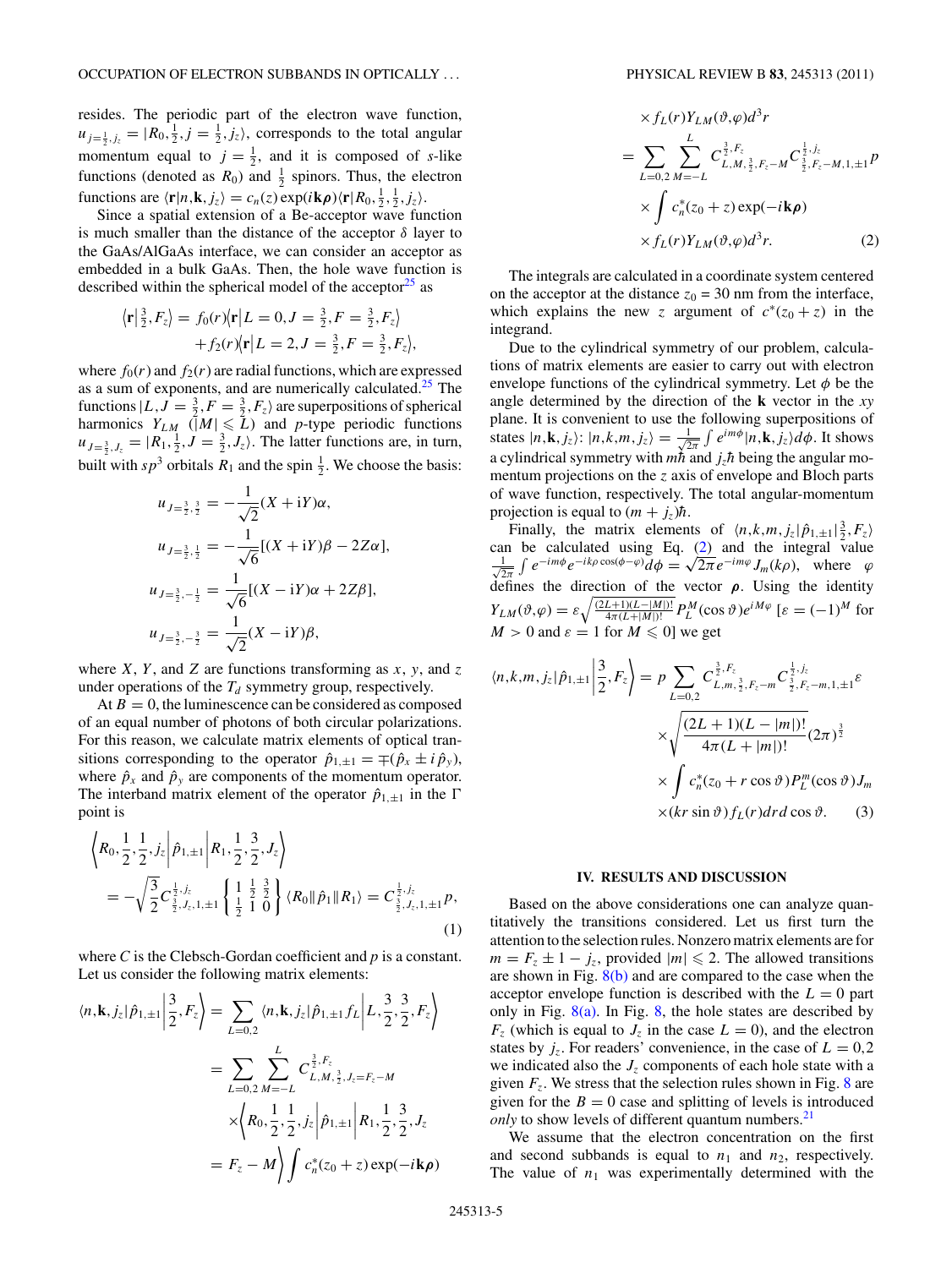<span id="page-5-0"></span>

FIG. 8. Selection rules for the  $\Gamma_6 \rightarrow \Gamma_8$  free-to-bound transition. Solid lines show  $\sigma^-$  polarization and dashed lines  $\sigma^+$  polarization. An acceptor-bound-hole envelope wave function is composed of (a) the  $L = 0$  part only or of (b) both the  $L = 0$  and  $L = 2$  parts. The figure is plotted for the  $B = 0$  case; levels are split for clarity only.

procedure described in Sec. [I.](#page-0-0) The intensity  $I_1$  was numerically calculated as

$$
\int_0^{k_F} \sum_{m,j_z,F_z,\mu} \left| \left\langle n_1,k,m,j_z | \hat{p}_{1,\mu} \right| \frac{3}{2}, F_z \right\rangle \right|^2 dk, \tag{4}
$$

where the matrix elements are given by Eq. [\(3\)](#page-4-0) with a corresponding envelope  $c_1(z)$  and the Fermi wave number  $k_F = \sqrt{2\pi n_1}$ . Since the concentration  $n_2$  is not known, the intensity  $I_2$  was calculated with an appropriate envelope  $c_2(z)$ as a function of the maximum wave number  $k_{\text{max}} = \sqrt{2\pi n_2}$ . We assume here that electrons in the second subband occupy all states with  $0 < k < k_{\text{max}}$ ; this assumption will be discussed below. The task now is to choose the correct value of  $k_{\text{max}}$ . This problem was solved graphically with the help of Fig. 9. In this figure,  $I_2/I_1$  is simultaneously plotted as a function of  $k_F(n_1)$  (experimental points) and as a function of  $k_{\text{max}}$  (solid lines) at four values of  $n_1$ . The correct value of  $k_{\text{max}}$  at a given  $n_1$  is found by "putting" an experimentally measured (more precisely, extrapolated) value on an appropriate curve, which is represented with horizontal arrows. This value of  $k_{\text{max}}$  is used next to calculate  $n_2$ . One can notice that the value of  $n_2$  is essentially independent of  $n_1$  and equal to about (4 ± 1) × 10<sup>9</sup> cm<sup>-2</sup> (with  $\bar{k}_{\text{max}} = 1.5 \times 10^{-4} \text{ Å}^{-1}$ ). The assumption of occupation of all states in the second subband up to *k*max implies that the intersubband relaxation is much faster than processes that reduce  $n_2$ . In fact, we checked in time-resolved measurements that the decay time of PL from the second subband is equal to about 200 ns while the intersubband relaxation due to the emission of phonons is expected to occur on a ps time scale. In such conditions, the occupation of the second subband is determined mainly by the optical excitation power (which was kept constant during all the experiments) and is not related to the population of the first subband.

Let us explain the error of the estimation of  $n_2$ . We assume that the numerical procedures applied give exact results for the  $I_2/I_1$  ratio within the theoretical models used. The wave vector  $k_F$  is determined with the precision of



FIG. 9. Calculated (lines) and measured (points) ratio  $I_2/I_1$  as a function of the wave number. Solid lines:  $I_2/I_1$  as a function of  $k_{\text{max}}$  at  $n_1$  equal to (left to right) 2.8, 2.4, 1.9, and 0.9 (in units of 1011 cm−2). Points: experimental values of *I*2*/I*<sup>1</sup> plotted as a function of  $k_F(n_1)$ . Dashed line is a polynomial fit. Vertical arrows show the  $k_F$ corresponding to a given  $n_1$ . Horizontal arrows indicate the position of an experimentally determined value on a calculated curve.

 $\Delta k_F = \sqrt{2\pi/n_1} \Delta n_1$ , which changes between  $5 \times 10^{-4}$  and  $8 \times 10^{-4}$  Å<sup>-1</sup> with  $\Delta n_1 = 10^{10}$  cm<sup>-2</sup>. The uncertainty of  $k_F$ related to the scatter of  $I_2/I_1$  points in Fig. 9 can be estimated to be  $5 \times 10^{-4}$  Å<sup>-1</sup>, which gives a total uncertainty of  $k_F$  of about  $10^{-3}$  Å<sup>-1</sup>. As one can notice in Fig. 9, the corresponding uncertainty of  $k_{\text{max}}$  is smaller due to a steep  $I_2/I_1$  dependence on  $k_{\text{max}}$ —we estimate it to be  $2 \times 10^{-4}$  Å<sup>-1</sup>, which finally gives  $\Delta n_2 = 10^9$  cm<sup>-2</sup>.

The model developed in Sec. [III](#page-3-0) allowed us to calculate matrix elements of all the transitions indicated in Fig. 8 as a function of the electron wave vector, but a detailed analysis of this large amount of data is beyond the scope of the



FIG. 10. Intensity  $I_2$  calculated within the spherical  $L = 0$  and 2 model (solid lines) and the Bohr model (dashed lines) of the acceptor envelope function. The three pairs of curves are for  $n_1 = 0.9, 1.9$ , and 2.8 (in units of  $10^{11}$  cm<sup>-2</sup>, bottom to top). Inset: intensity  $I_1$  as a function of concentration  $n_1$  for the  $L = 0$  and 2 model (squares) and the Bohr model (dots). Dashed lines are guide to the eye.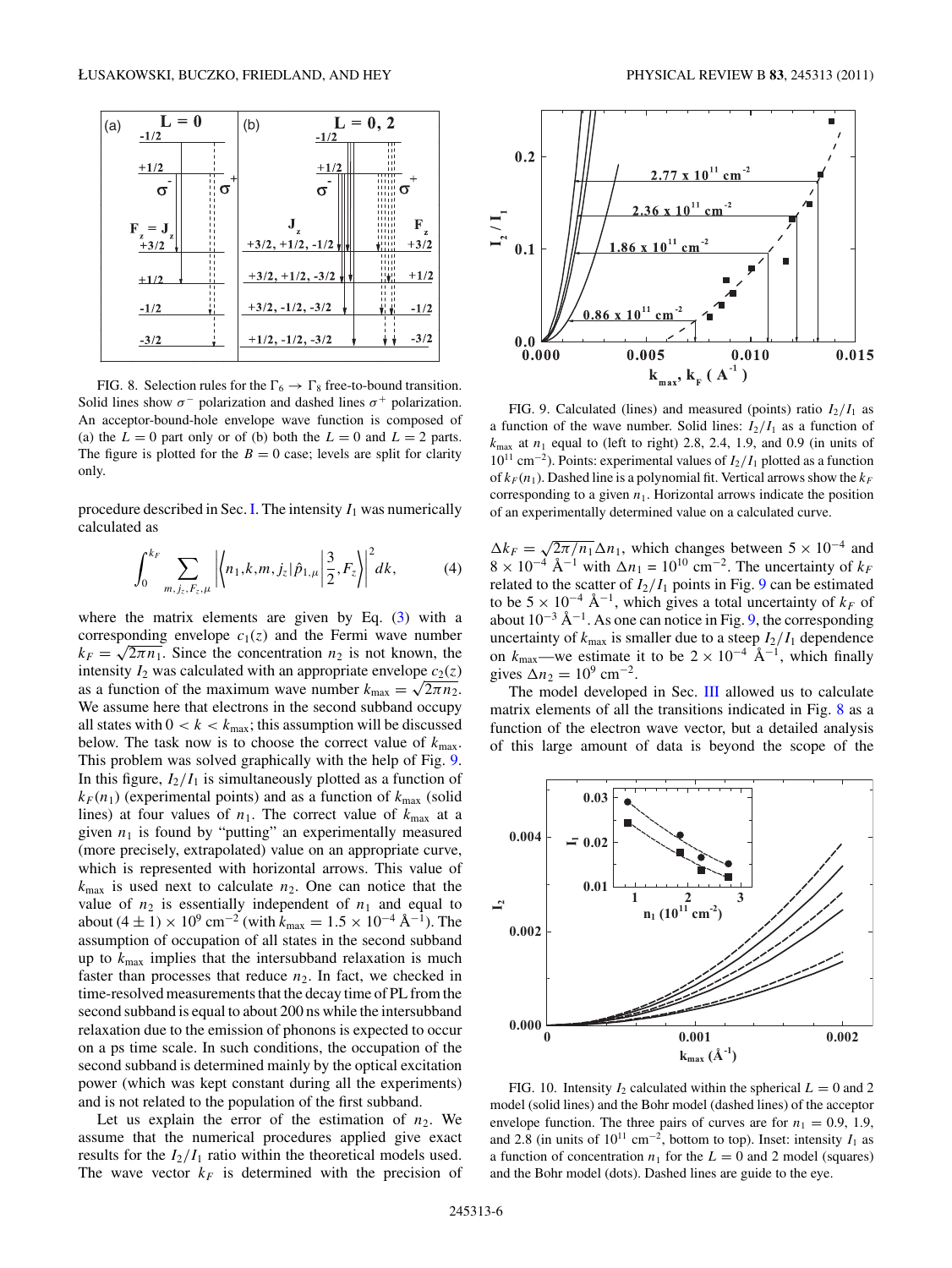

<span id="page-6-0"></span>

FIG. 11. Electron density corresponding to the envelope functions of the first (solid lines) and second (dashed lines) subbands for  $n_1 = 0.9 \times 10^{11}$  (thin lines) and  $2.8 \times 10^{11}$  cm<sup>-2</sup> (thick lines). The arrow shows the position of the *δ*-acceptor layer at 30 nm from the GaAs/AlGaAs interface. Inset:  $I_2/I_1$  calculated within the  $L = 0$  and 2 model (solid lines) and the Bohr model (dashed lines) for  $n_1 = 0.9$ , 1.9, and 2.8 (in units of  $10^{11}$  cm<sup>-2</sup>, bottom to top).

present paper. We would like to mention only one remarkable feature resulting from taking into account the  $L = 2$  part of the acceptor wave function that concerns the intensity of transitions. Let us consider the  $\sigma^-$  transitions indicated in Fig.  $8(a)$  for the  $L = 0$  case. Due to the symmetry imposed by the  $L = 0$  approximation, the intensity of  $1/2 \rightarrow 3/2$ is three times larger than that of  $-1/2 \rightarrow 1/2$  (the same is true for  $-1/2$  →  $-3/2$  and  $1/2$  →  $-1/2$  transitions for  $\sigma^+$  polarization). We have found that within the  $L = 0$  and 2 approximation, the *relative* intensity of these transitions strongly depends on the electron concentration and decreases to about 1.6 at  $n_1 = 2.8 \times 10^{11}$  cm<sup>-2</sup>.<sup>[26](#page-7-0)</sup>

It appears, however, that the *total* intensities  $I_1$  and  $I_2$ depend relatively weakly on the acceptor-wave-function model assumed. To show this, we compare in Fig. [10](#page-5-0) the intensities calculated within the  $L = 0$  and 2 spherical model and the Bohr model of the acceptor. In the latter case, the acceptor envelope wave function was assumed to be  $(\pi a_B^3)^{-1/2} \exp(-r/a_B)$ , with the Bohr radius  $a_B = 20$  Å, which corresponds to the ionization energy of a Be acceptor in GaAs. $12,22,23$  The intensities shown in Fig. [10](#page-5-0) calculated within the  $L = 0$  and 2 model are equal to about 85% of the corresponding values obtained for the Bohr model. Since this value is approximately independent of the concentrations  $n_1$  and  $n_2$ , the ratio  $I_2/I_1$  is approximately the same within the two models, as it is shown in the inset to Fig. 11.

The dependence of the intensity on the band population can be understood with the help of Fig. 11, which shows the distribution of the electron density related to the envelope wave functions in the first and second subbands. An increase of the concentration in the first subband is related to a sharpening of the shape of a triangle heterostructure quantum well and a corresponding narrowing of the electron-density distribution. Then, for the first subband, an overlap of the electron and hole envelope wave functions decreases, which results in a decrease of  $I_1$  with  $n_1$ . In the case of the second subband, the increase of the concentration is related to a shift of the maximum of the electron distribution toward the acceptor position, which gives an increase of  $I_2$  with  $n_1$ .

## **V. CONCLUSIONS**

We carried out PL measurement on an acceptor-*δ*-doped GaAs/AlGaAs heterostructure at 1.6 K as a function of the 2DEG concentration. The intensities of optical transitions involving electrons on the first and second electric subbands and holes localized in *δ*-layer acceptors were calculated and their ratio was compared with experimentally determined values. The calculations involved self-consistent calculations of the electron wave functions and calculations of the acceptor wave function within the spherical model by taking into account both  $L = 0$  and  $L = 2$  parts of the envelope function. Results of the calculations were compared with experimental data, which allowed to determine the concentration of photoexcited electrons on the second electron subband. In this way, we propose an all-optical method to determine a nonequilibrium concentration of optically excited electrons on the second electron subband. We compared also results of the calculations within the  $L = 0$  and 2 model with calculations based on a Bohr model of the acceptor wave function with the Bohr radius equal to 20 Å. We showed that the results are only weakly sensitive to the model of the wave function assumed, in spite of an important difference in the scheme of selection rules valid for these two cases.

\* jerzy.lusakowski@fuw.edu.pl

- <sup>1</sup>H. L. Stormer, A. C. Gossard, and W. Wiegmann, [Solid State](http://dx.doi.org/10.1016/0038-1098(82)91121-8) Commun **41**[, 707 \(1982\).](http://dx.doi.org/10.1016/0038-1098(82)91121-8)
- <sup>2</sup>J. Siwiec-Matuszczyk, M. Baj, A. Babiński, and J. Kasprzak, Acta Phys. Pol. A **110**, 337 (2006).
- <sup>3</sup>R. Fletcher, J. J. Harris, and C. T. Foxon, [Semicond. Sci. Technol.](http://dx.doi.org/10.1088/0268-1242/6/1/010) **6**[, 54 \(1991\).](http://dx.doi.org/10.1088/0268-1242/6/1/010)
- 4F. Zhang, H. Z. Zheng, Y. Ji, J. Liu, and G. R. Li, [Europhys. Lett.](http://dx.doi.org/10.1209/0295-5075/83/47007) **83**[, 47007 \(2008\).](http://dx.doi.org/10.1209/0295-5075/83/47007)
- 5I. Lo, J. K. Tsai, P. C. Ho, W. J. Yao, C. H. Chang, J.-C. Chiang, L.-W. Tu, and Q. X. Zhao, Phys. Rev. B **67**[, 195317 \(2003\).](http://dx.doi.org/10.1103/PhysRevB.67.195317)
- 6M. R. Schaapman, U. Zeitler, P. C. M. Christianen, J. C. Maan, D. Reuter, A. D. Wieck, D. Schuh, and M. Bichler, [Phys. Rev. B](http://dx.doi.org/10.1103/PhysRevB.68.193308) **68**[, 193308 \(2003\).](http://dx.doi.org/10.1103/PhysRevB.68.193308)
- 7Y. Takagaki, E. Wiebicke, K.-J. Friedland, and K. H. Ploog, [Semicond. Sci. Technol.](http://dx.doi.org/10.1088/0268-1242/16/3/304) **16**, 144 (2001).
- 8P. O. Holtz, M. Sundaram, K. Doughty, J. L. Merz, and A. C. Gossard, Phys. Rev. B **40**[, 12338 \(1989\).](http://dx.doi.org/10.1103/PhysRevB.40.12338)
- 9S. Fraizzoli and A. Pasquarello, Phys. Rev. B **44**[, 1118 \(1991\).](http://dx.doi.org/10.1103/PhysRevB.44.1118)
- 10D. Richards, J. Wagner, H. Schneider, G. Hendorfer, M. Maier, A. Fischer, and K. Ploog, [Phys. Rev B](http://dx.doi.org/10.1103/PhysRevB.47.9629) **47**, 9629 [\(1993\).](http://dx.doi.org/10.1103/PhysRevB.47.9629)